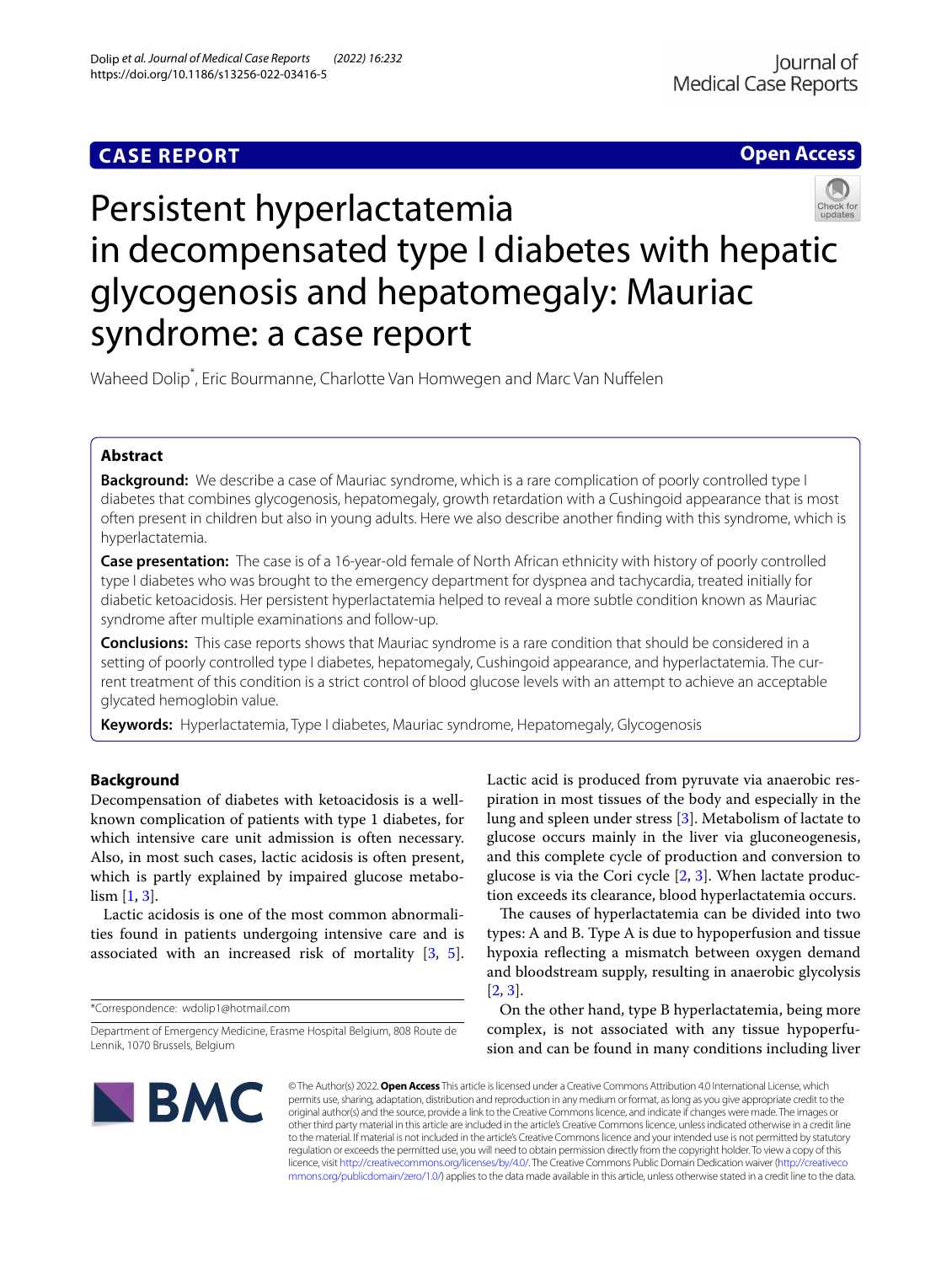diseases, neoplastic causes, parenteral nutrition, medication related, mitochondrial diseases, congenital causes, and diabetic ketoacidosis, among others  $[1-3]$  $[1-3]$ .

The presence of hyperlactatemia in diabetic ketoacidosis is already known, but it is also often associated with hepatic glycogenosis [[1,](#page-3-0) [4\]](#page-3-4). Lactic acidosis in diabetic ketoacidosis is usually normalized with correction of blood glucose level and clearance of ketone bodies. This report describes the case of a young woman with persistent lactic acidosis in the setting of poorly controlled type I diabetes, hepatomegaly, and delayed growth with Cushingoid appearance.

#### **Presentation of the case**

A 16-year-old female of North African ethnicity with history of type I diabetes was brought to the emergency department by ambulance for dyspnea and palpitation. She explained that she had a fever of 38.5 °C the day before and that she has had loose stools for a week, with a decrease in her diet, which is why she stopped her insulin treatment. She had a blood pressure of 125/85mmHg, a heart rate of 117 BPM, a respiratory rate of 39/min, a blood sugar level of 655 mg/dl, with ketone bodies present in the urine dipstick. Blood gas analysis showed a pH of 7.09, a lactate level of 2.9 mmol/l (reference value 0.5–2.2 mmol/l) with an anion gap of 44. Initial blood test showed a CRP value of 25 mg/l with hyponatremia of 130 meq/l and hypokalemia of 3.1 meq/l, and moderately elevated liver enzymes. Urine test results did not show any signs of infection, nor did the lung x-ray. Physical examination showed normal lung and heart sound, although there was some tenderness in the abdominal region without any guarding or rebound. The patient was then transferred to the ICU for management of ketoacidosis diabetes.

In the ICU, she was treated conventionally with intravenous hyperhydration, continuous insulin therapy associated with potassium chloride infusion for persistent hypokalemia. Her blood glucose level quickly normalized, and 10% glucose infusion was added in conjunction with continuous insulin therapy until the ketone bodies disappeared, which occurred after 24 hours. However, the blood lactate level continued to rise to 5 mmol/l with the patient in acidemia and compensatory hyperventilation. In view of this, it was decided to increase the dosage of continuous insulin therapy and glucose infusion in parallel, in the hope of forcing metabolization of lactic acid. Unfortunately, this only got worse, and the blood lactate value increased to 12 mmol/l. During this time, the patient's vital signs remained in adequate ranges, and there was no tachycardia or hypotension. A heart echocardiography was performed, showing increased left ventricular ejection fraction. This ruled out cardiogenic shock and revealed a relative hypovolemia, probably related to dehydration. We thus tried switching to a subcutaneous insulin regimen and continued with intravenous hydration. Unexpectedly, the lactate value started to drop, hyper-

stayed around 150 mg/dl. The clinical examination of the patient during her stay in the ICU department showed a growth delay, signifcant hepatomegaly, a glycated hemoglobin of 12%, with elevated liver enzymes that persisted with an AST of 180  $\mu$ /l, ALT of 82  $\mu$ /l, alkaline phosphatase of 135  $\mu$ /l, and GGT of 58  $\mu$ /l. A hepatic ultrasound examination showed homogeneous hepatomegaly. Given the patient's very reassuring clinical condition, she was transferred to the endocrinology unit after 3 days in the ICU to pursue her follow-up.

ventilation also decreased, and the blood glucose level

The differential diagnosis for her condition was glycogen overload disease, mitochondrial pathology, hepatopathy in the broadest sense, or an autoimmune polyglandular syndrome. The patient was discharged after 6 days in the endocrinology department, where the dosage for her insulin treatment was adapted. It has also been found that she had family issues and that properly treating herself was not her priority. She was encouraged to see a psychiatrist and was discharged with a basal prandial regimen of three times rapid insulin injection of around 0.25 U/kg and long-acting insulin of around 0.2 U/kg/day. During the 6 months post hospitalization, she continued her follow-up; the results showed a lactate pyruvate ratio in the normal range and a postprandial normal lactate level, making a mitochondrial disease very unlikely. The decreasing lactate level in the fasting state also made the diagnosis of a glycogen overload disease unlikely. Analysis of autoantibodies did not reveal any autoimmune liver disease, and thyroid function was normal. However, the patient continued to show hypertriglyceridemia and hypercholesterolemia. The hyperlactatemia persisted in the patient at 5 mmol/l, causing her to tire very quickly under effort. In this context, an EMG was carried out, showing neither myopathy nor neuropathy. Moreover, on retrieving the patient's old fles, we found the result of a liver biopsy performed 1 year ago in the context of her hepatomegaly for which she had not continued any follow-up. The anatomopathological report showed hepatocytes overloaded with glycogen with some fbrosis. Given this picture of poorly controlled type 1 diabetes, hepatic glycogenosis, growth delay with a Cushingoid appearance, and persistent hyperlactatemia, a diagnosis of Mauriac syndrome was made.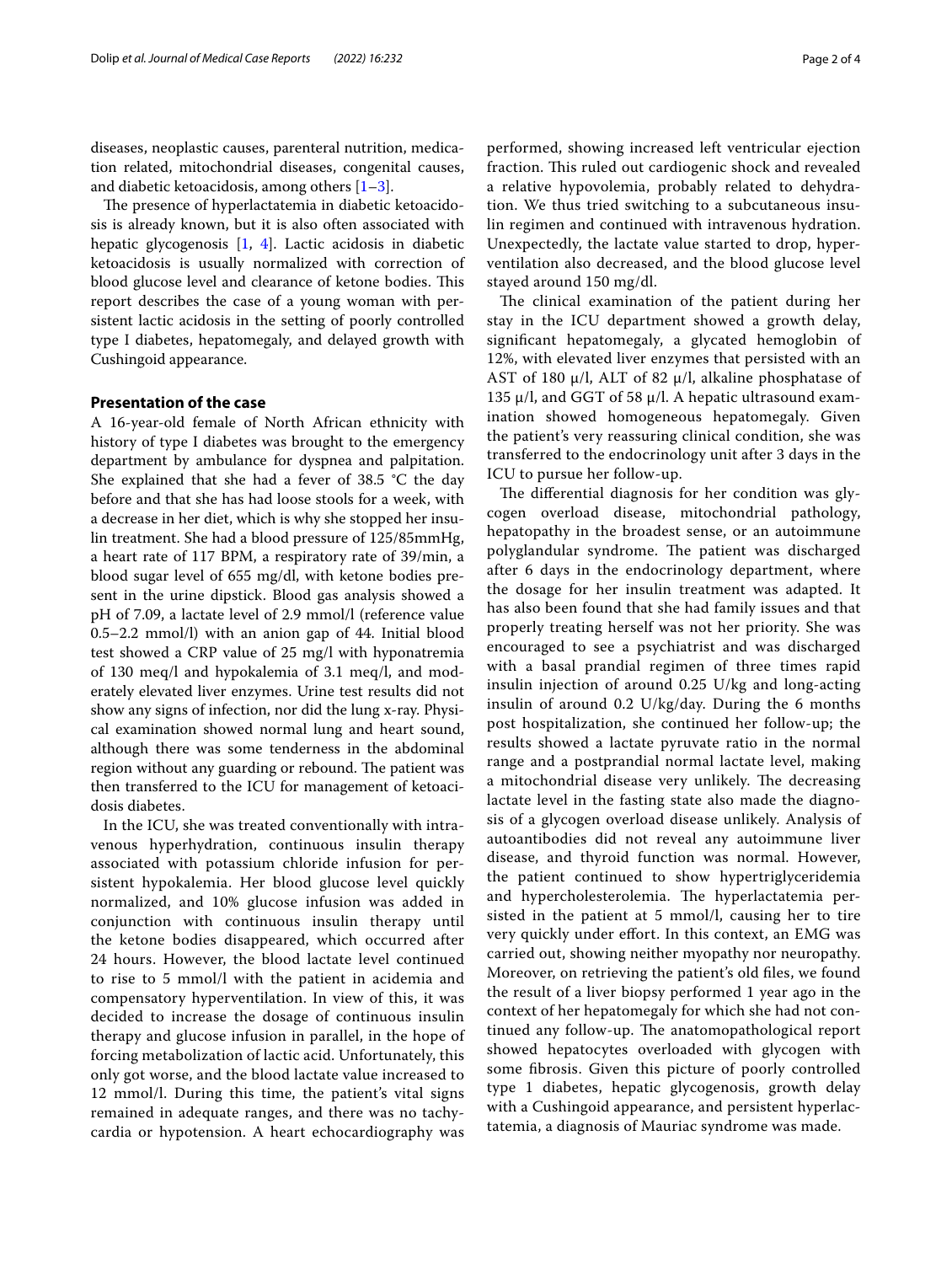#### **Discussion**

Mauriac syndrome was frst described in 1930, in children with type I diabetes treated with rapid-acting insulin, displaying the classical presentation of hepatomegaly with distended abdomen, growth delay, and delay in puberty [\[6](#page-3-5), [7\]](#page-3-6). Historically, two diferent forms of this syndrome are described. The first is associated with Cushingoid obesity with fuctuation between documented hypo- and hyperglycemia, resulting in overand underdosing of insulin treatment  $[7]$  $[7]$ . The second form is more recent and occurs in nonobese patients with no history of hypoglycemia or ketoacidosis but who are underdosed with insulin  $[7]$  $[7]$ . This syndrome has become rare with the advent of new, long-acting insulin treatments but is often underdiagnosed [[8\]](#page-3-7).

The pathophysiology of hepatic glycogenosis in Mauriac syndrome is as follows: After a meal, glucose is transported to the liver and muscles, where it is used for energy production and eventually converted to glycogen, which serves as a storage product for future use. The hepatic glycogen level is a balance between glycogenesis and glycogenolysis. Hyperglycemia causes glucose to enter the hepatocytes via the non-insulin-dependent GLUT2 transporter [[9](#page-3-8), [10\]](#page-3-9). Glucose in hepatocytes is irreversibly phosphorylated to glucose 6-phosphate, which is trapped inside the cell [[9](#page-3-8), [10\]](#page-3-9). Subsequently, hyperglycemia treated by insulin increases the conversion of glucose 6-phosphate to glycogen by glycogen synthase, which is itself stimulated by insulin and hyperglycemia [[9,](#page-3-8) [10\]](#page-3-9). Glycogenesis will persist for some time even after the insulin dose has been reduced [\[10](#page-3-9), [11\]](#page-3-10). Classically, hepatic glycogenosis occurred in patients using excess rapid insulin, which resulted in hypoglycemia, which was corrected by glucose intake, resulting in a vicious circle of hepatic glycogen accumulation  $[7, 9]$  $[7, 9]$  $[7, 9]$  $[7, 9]$ . There is also a hypothesis of a genetic defect in the glycogen synthase and glucose 6-phosphatase enzymes, which consequently show overactivity [\[10](#page-3-9), [12\]](#page-3-11). It is this hepatic glycogenosis that explains the increased level of lactate found in more than half of the population with Mauriac syndrome [[4\]](#page-3-4). This is explained via a reduction of gluconeogenesis via the Cori cycle in the liver, thus increasing blood lactate  $[4, 5]$  $[4, 5]$  $[4, 5]$ . There is also a decrease in IGF1 levels and a failure to utilize this glycogen in hepatocytes, which explains the growth retardation in children [\[7](#page-3-6), [9](#page-3-8)].

In this case, the persistent and initially increasing hyperlactatemia in the ICU despite continuous insulin therapy might have multiple causes including diabetic ketoacidosis and a relative hypovolemic state related to dehydration. This was confirmed as lactate level decreased afterwards with insulin therapy and intravenous hydration.

Although monitoring of blood lactate levels in diabetic ketoacidosis is not routine, this case report shows that this important parameter that can be found easily on blood gas analysis can help to reveal rare cases.

This diagnosis should be suspected in any clinical presentation of a patient with poorly controlled type I diabetes with ketoacidosis, elevated liver enzymes, growth retardation, hepatomegaly, with or without elevated lactate. In terms of imaging, computed tomography (CT) or ultrasound can help diferentiate between non alcoholic steatohepatitis (NASH), which is one of the diferential diagnoses of hepatomegaly in this type of patient [\[13](#page-3-12)]. Magnetic resonance imaging (MRI) is more sensitive for diferentiating between steatosis and hepatic glycogenosis, but liver biopsy remains the gold standard where glycogen-loaded hepatocytes are found on Periodic acid– Schiff (PAS) staining [\[13\]](#page-3-12).

The differential diagnosis of hepatomegaly in type I diabetes with elevated liver enzymes includes NASH, celiac disease, autoimmune hepatitis, viral hepatitis, hemochromatosis, and Wilson's disease. Mitochondrial pathology, which often results in diabetes and hyperlactatemia, must be excluded or the diagnosis of type I diabetes will be misleading [[4\]](#page-3-4). Current treatment consists of strict control of blood glucose levels with attempts to normalize liver enzymes and glycated hemoglobin Hb1c [\[4](#page-3-4), [5](#page-3-2), [9\]](#page-3-8).

#### **Conclusion**

In this clinical case, hyperlactatemia was found to be an integral part of the clinical spectrum of hepatic glycogenosis that manifests itself in Mauriac syndrome, which is a rare complication of poorly controlled type I diabetes, found in children as well as adults. Furthermore, this diagnosis should be suspected in any case of long-lasting poorly controlled type I diabetes, accompanied with hepatomegaly, Cushingoid appearance, with hyperlactatemia. The current treatment consists of strict control of blood glucose levels with acceptable glycated hemoglobin values.

#### **Acknowledgements**

Dr Marc Van Nufelen.

#### **Author contributions**

WD is the main author of this case report. EB, CV, and MVN reviewed the article. All authors read and approved the fnal manuscript.

#### **Funding**

Author personal funding.

#### **Declarations**

**Ethics approval and consent to participate** Not applicable.